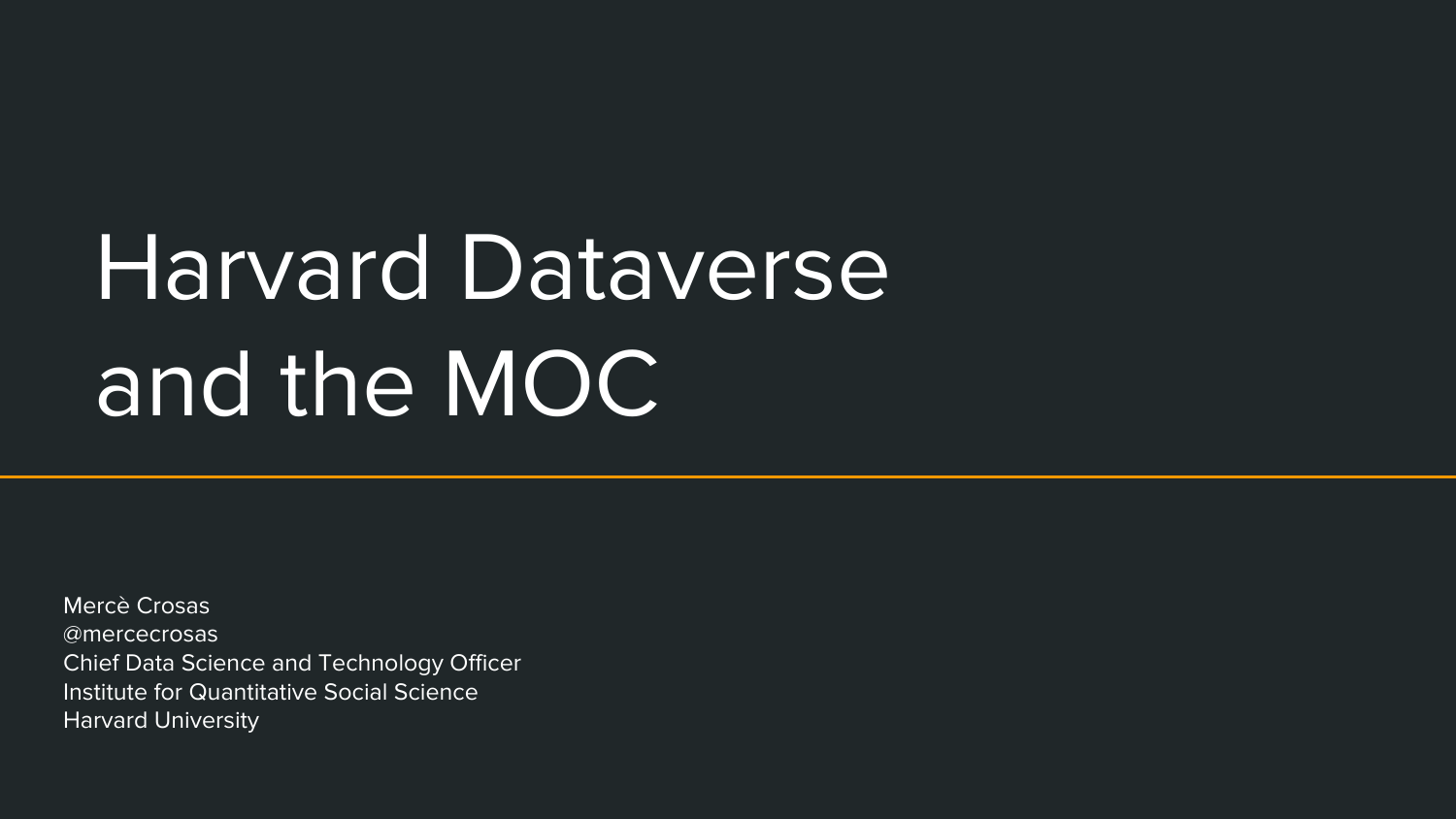

Il Metrics 4,898,706 Downloads **X** Contact **C** Share

Share, archive, and get credit for your data. Find and cite data across all research fields.

| Search this dataverse                                                                         | Adva<br>Q Find                                                                                                                                                                                                                                                                                                                                                                                                                                                                                                                                                                                                     | https://dataverse.harvard.edu/<br>30,000 datasets deposited                                                                                                                                                                                     | + Add Data                   |
|-----------------------------------------------------------------------------------------------|--------------------------------------------------------------------------------------------------------------------------------------------------------------------------------------------------------------------------------------------------------------------------------------------------------------------------------------------------------------------------------------------------------------------------------------------------------------------------------------------------------------------------------------------------------------------------------------------------------------------|-------------------------------------------------------------------------------------------------------------------------------------------------------------------------------------------------------------------------------------------------|------------------------------|
| $\vee$ $\circ$ Dataverses (2,969)<br>$\Box$ Datasets (80,079)                                 | 1 to 10 of 83,048 Results<br>Replication Data for: The Dol                                                                                                                                                                                                                                                                                                                                                                                                                                                                                                                                                         | 260,000 files deposited<br><b>4.9 Million downloads</b>                                                                                                                                                                                         | $\text{If }$ Sort $\text{-}$ |
| $\overrightarrow{m}$ Files (419,339)                                                          | Oct 28, 2018 - International Interactions (II): Empirical and Theoretical Research in International Relations<br>Ê<br><b>Dataverse</b><br>Thomas Oatley; Robert Galantucci, 2018, "Replication Data for: The Dollar and the Demand for Protection",<br>https://doi.org/10.7910/DVN/85ZEPY, Harvard Dataverse, V1<br>Postwar trade politics in the US have exhibited intermittent periods of rising industry demands for protection from<br>imports. At present, however, we don't fully understand why industry demands for protection rise and fall over time. We<br>argue that intermittent protectionism in pos |                                                                                                                                                                                                                                                 |                              |
| <b>Dataverse Category</b><br>Research Project (1,006)                                         |                                                                                                                                                                                                                                                                                                                                                                                                                                                                                                                                                                                                                    |                                                                                                                                                                                                                                                 |                              |
| Researcher (861)<br>Organization or Institution (264)<br>Research Group (128)<br>Journal (86) |                                                                                                                                                                                                                                                                                                                                                                                                                                                                                                                                                                                                                    |                                                                                                                                                                                                                                                 |                              |
| More                                                                                          | Replication Data for: Student Attitudes Toward Campus Diversity at the United States Naval Academy:<br>B<br><b>Evidence from Conjoint Survey Experiments</b>                                                                                                                                                                                                                                                                                                                                                                                                                                                       |                                                                                                                                                                                                                                                 |                              |
| <b>Metadata Source</b><br><b>Harvested (53,460)</b><br>Harvard Dataverse (29,588)             |                                                                                                                                                                                                                                                                                                                                                                                                                                                                                                                                                                                                                    | Oct 28, 2018 - Yusaku Horiuchi Dataverse<br>Polga-Hecimovich, John;Carey, John M.;Horiuchi, Yusaku, 2018, "Replication Data for: Student Attitudes<br>Toward Campus Diversity at the United States Naval Academy: Evidence from Conjoint Survey |                              |

Experiments", https://doi.org/10.7910/DVN/AEA4RW, Harvard Dataverse, V1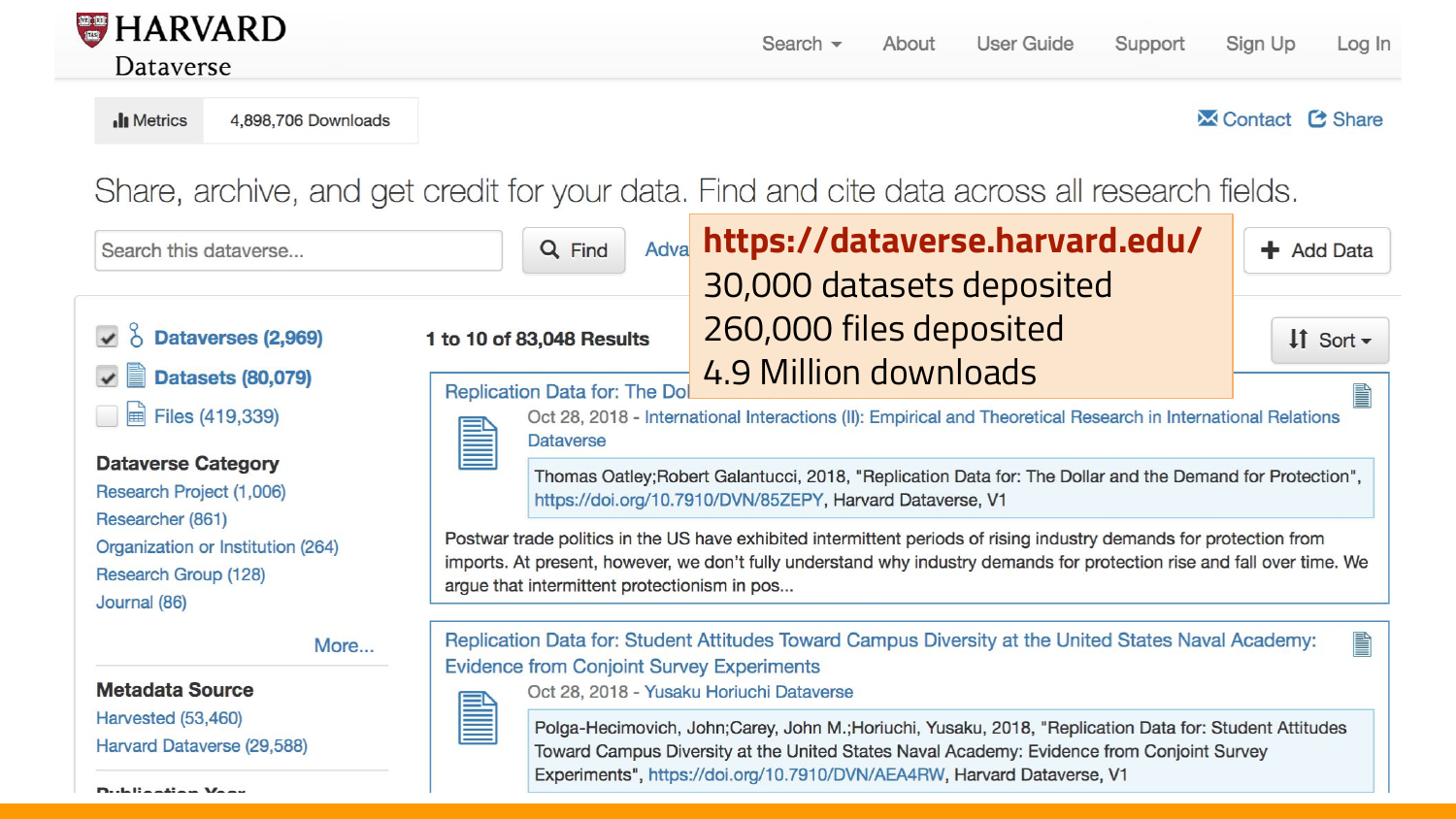## Current Setting: Harvard Dataverse on AWS

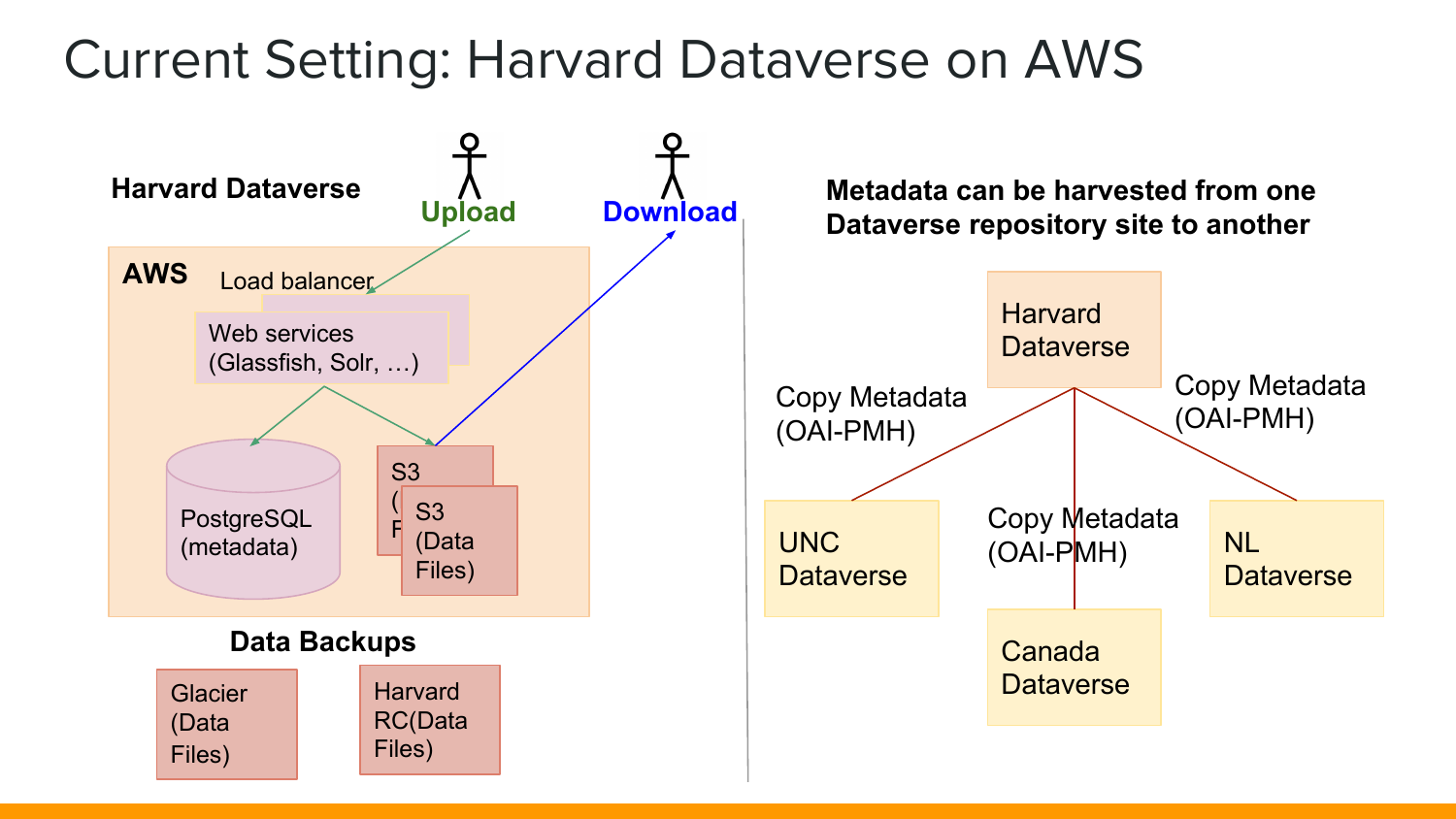### Phase 1: Data Files on MOC

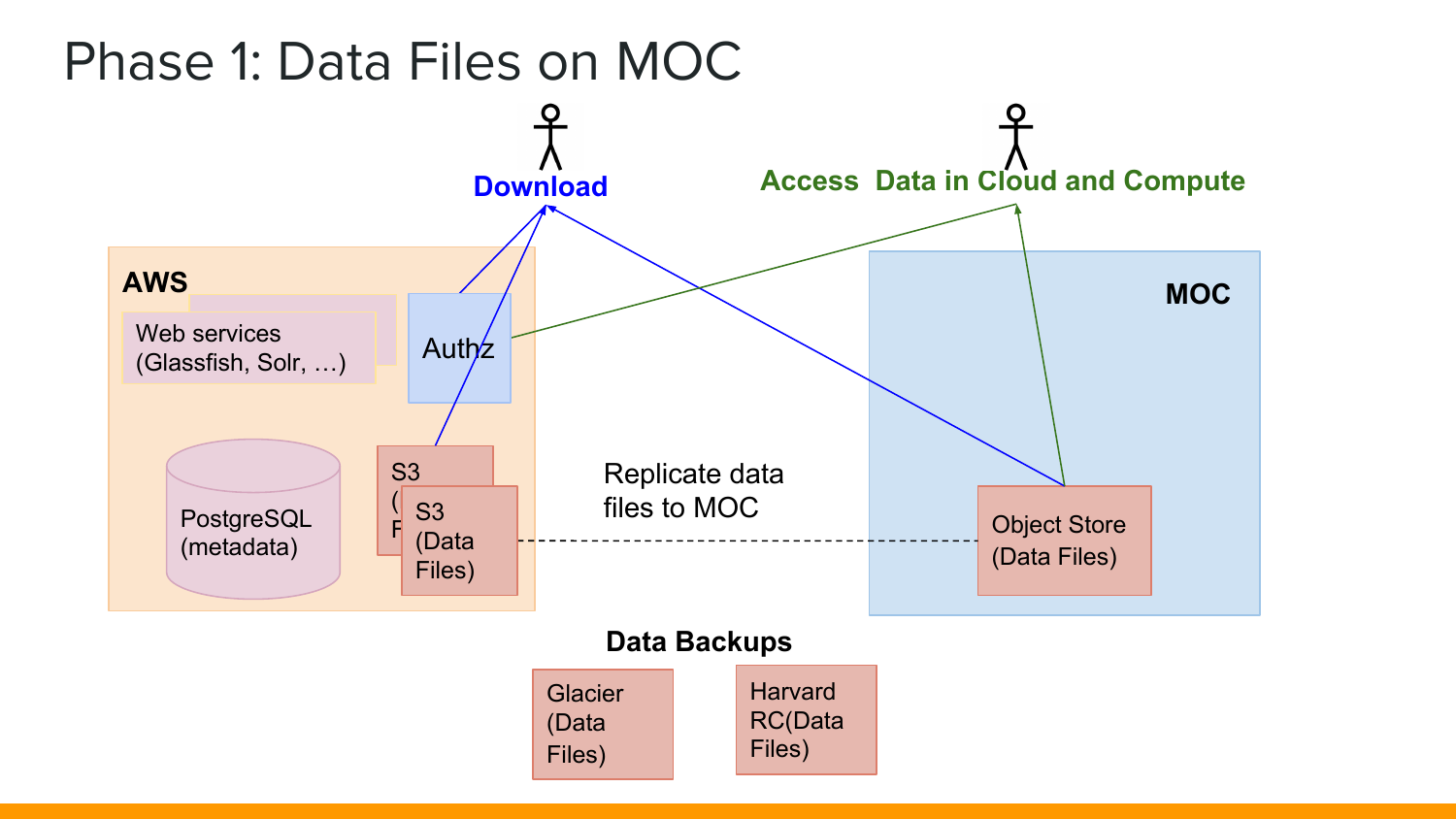

#### **Data Backups**

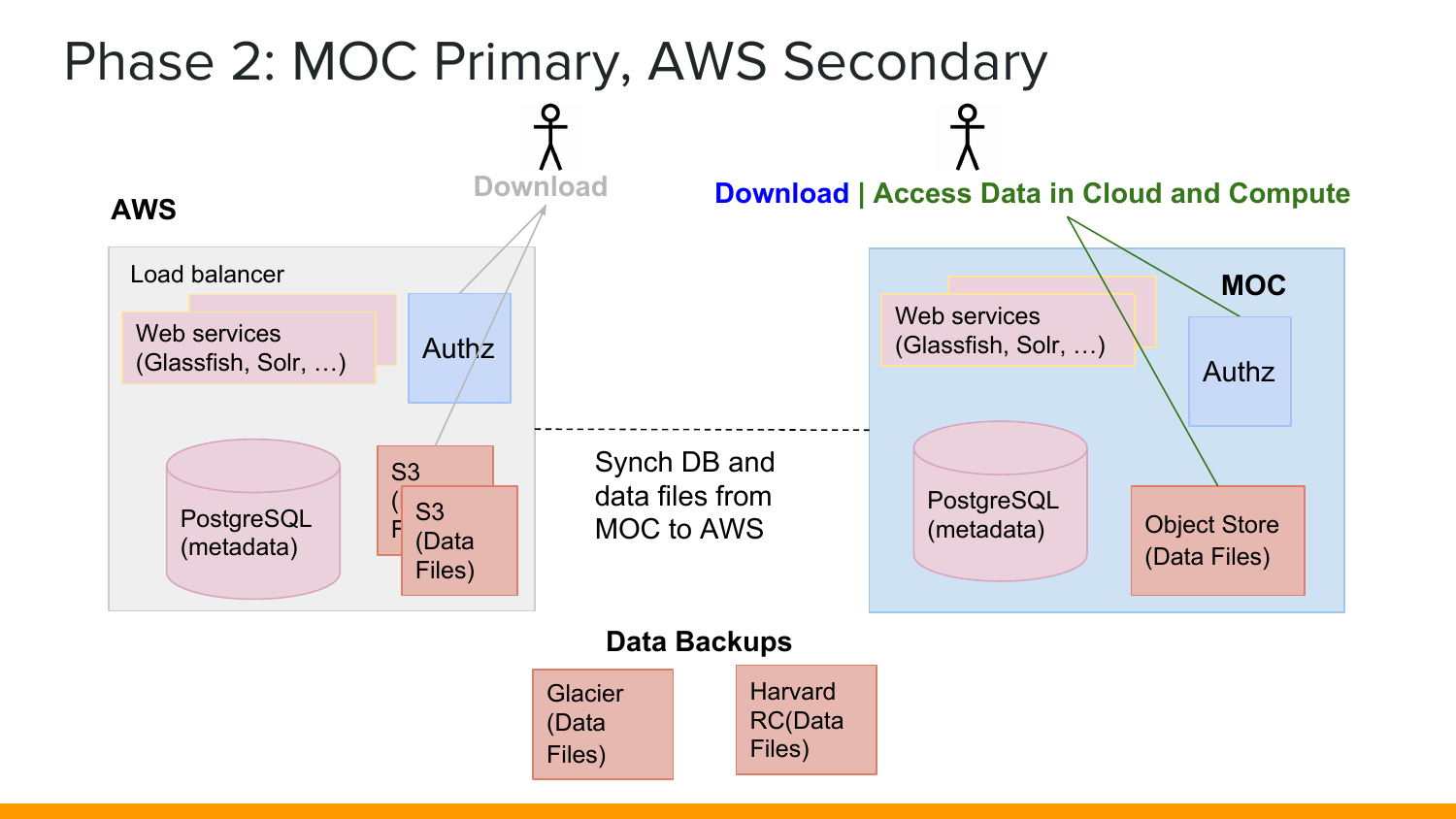#### Phase 3: Dataverse site replicated to local instance